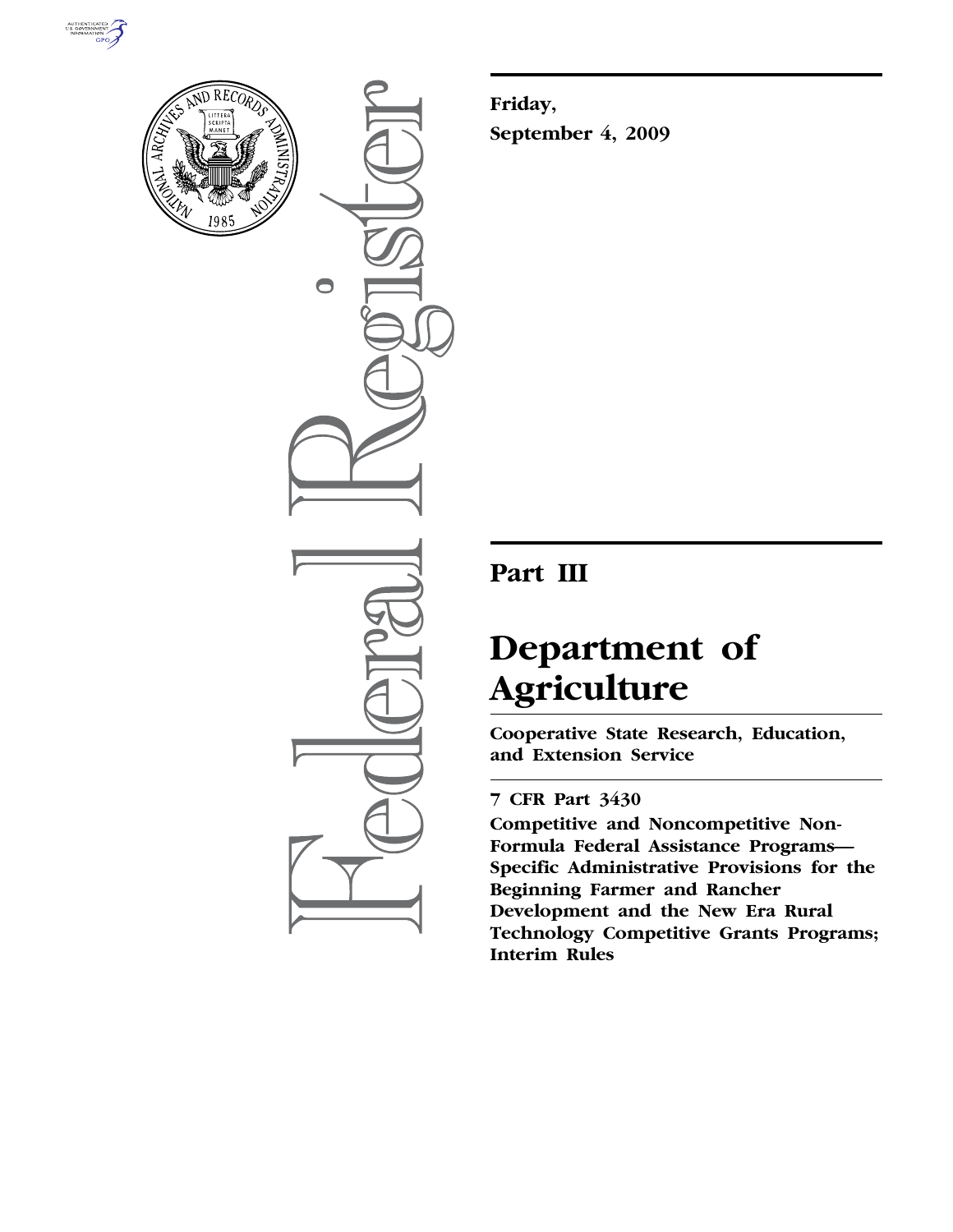#### **DEPARTMENT OF AGRICULTURE**

#### **Cooperative State Research, Education, and Extension Service**

#### **7 CFR Part 3430**

**RIN 0524–AA59** 

#### **Competitive and Noncompetitive Non-Formula Federal Assistance Programs—Specific Administrative Provisions for the Beginning Farmer and Rancher Development Program**

**AGENCY:** Cooperative State Research, Education, and Extension Service, USDA.

**ACTION:** Interim rule and request for comments.

**SUMMARY:** The Cooperative State Research, Education, and Extension Service (CSREES) is publishing a set of specific administrative requirements for the Beginning Farmer and Rancher Development Program (BFRDP) to supplement the Competitive and Noncompetitive Non-Formula Federal Assistance Programs—General Award Administrative Provisions for this program. The BFRDP is authorized undersection 7405 of the Farm Security and Rural Investment Act of 2002, as amended by section 7410 of the Food, Conservation, and Energy Act of 2008. **DATES:** This interim rule is effective on September 4, 2009. The Agency must receive comments on or before November 3, 2009.

**ADDRESSES:** You may submit comments, identified by RIN 0524–AA59, by any of the following methods:

*Federal eRulemaking Portal: http:// www.regulations.gov.* Follow the instructions for submitting comments.

*E-mail: RFP–OEP@csrees.usda.gov.*  Include Regulatory Information Number (RIN) 0524–AA59 in the subject line of the message.

*Fax:* 202–401–7752.

*Mail:* Paper, disk or CD–ROM submissions should be submitted to Cooperative State Research, Education, and Extension Service; U.S. Department of Agriculture; STOP 2299; 1400 Independence Avenue, SW.; Washington, DC 20250–2299.

*Hand Delivery/Courier:* Cooperative State Research, Education, and Extension Service; U.S. Department of Agriculture; Room 2258, Waterfront Centre; 800 9th Street, SW.; Washington, DC 20024.

*Instructions:* All submissions received must include the agency name and the RIN for this rulemaking. All comments received will be posted without change to *http://www.regulations.gov,* including any personal information provided.

**FOR FURTHER INFORMATION CONTACT:** Dr. Siva Sureshwaran, National Program Leader, Competitive Programs Unit; Cooperative State Research, Education, and Extension Service, U.S. Department of Agriculture, STOP 2240, 1400 Independence Avenue, SW., Washington, DC 20250–2240; Voice: 202–2720–7536; Fax: 202–401–6070; E-mail: *ssureshwaran@csrees.usda.gov.* 

### **SUPPLEMENTARY INFORMATION:**

#### **I. Background and Summary**

#### *Authority*

Section 7405 of the Farm Security and Rural Investment Act of 2002 (FSRIA), Public Law 107–171 (7 U.S.C. 3319f), as amended by section 7410 of the Food, Conservation, and Energy Act of 2008 (FCEA), Public Law 110–246, provided the authority to the Secretary of Agriculture (Secretary) to provide training, education, outreach, and technical assistance to beginning farmers or ranchers. The authority to carry out this program has been delegated to CSREES through the Under Secretary for Research, Education, and Economics.

In carrying out the program, the Secretary is authorized to make competitive grants under section 7405(c) of FSRIA to support new and established local and regional training, education, outreach, and technical assistance initiatives that address the needs of beginning farmers and ranchers. The Secretary may award a BFRDP grant to a collaborative State, tribal, local, or regionally-based network or partnership of public or private entities, which may include: A State cooperative extension service; a Federal, State, or tribal agency; a communitybased and nongovernmental organization; a college or university (including an institution awarding an associate's degree) or foundation maintained by a college or university; or any other appropriate partner, as determined by the Secretary. BFRDP grants shall be awarded to address needs of beginning farmers and ranchers in the following areas: Mentoring, apprenticeships, and internships; resources and referrals; assisting beginning farmers or ranchers in acquiring land from retiring farmers and ranchers; innovative farm and ranch transfer strategies; entrepreneurship and business training; model land leasing contracts; financial management training; whole farm planning; conservation assistance; risk management education; diversification and marketing strategies; curriculum development; understanding the impact of concentration and globalization; basic

livestock and crop farming practices; the acquisition and management of agricultural credit; environmental compliance; information processing; and other similar subject areas of use to beginning farmers or ranchers. Pursuant to FSRIA section 7405(c)(3), these grants shall not have a term of more than 3 years and shall not be in an amount greater than \$250,000 per year; however, eligible recipients may receive consecutive grants. These awards also are prohibited by statute from supporting planning, repair, rehabilitation, acquisition, or construction of a building or facility. In addition, not less than 25 percent of these BFRDP grant funds for a fiscal year must be used to support programs and services that address the needs of limited resource beginning farmers or ranchers; socially disadvantaged beginning farmers or ranchers; and farmworkers desiring to become farmers or ranchers. All BFRDP grant applicants are required to provide funds or in-kind support in an amount that is at least equal to 25 percent of the Federal funds requested. In making BFRDP grants, priority will be given to partnerships and collaborations that are led by or include nongovernmental and community-based organizations with expertise in new agricultural producer training and outreach. Geographical diversity will be ensured to the maximum extent practicable.

FSRIA section 7405(d) also requires the Secretary to establish beginning farmer and rancher education teams to develop curricula and conduct educational programs and workshops for beginning farmers or ranchers in diverse geographical areas of the United States. The Secretary is required, in promoting the development of curricula and to the maximum extent practicable, to include modules tailored to specific audiences of beginning farmers or ranchers, based on crop or regional diversity. The Secretary is required to cooperate, to the maximum extent practicable, with (1) State cooperative extension services; (2) Federal and State agencies; (3) community-based and nongovernmental organizations; (4) colleges and universities (including an institution awarding an associate's degree) or foundations maintained by a college or university; and other appropriate partners, as determined by the Secretary.

FSRIA section 7405(e) requires the Secretary to establish an online clearinghouse that makes available to beginning farmers or ranchers education curricula and training materials and programs, which may include online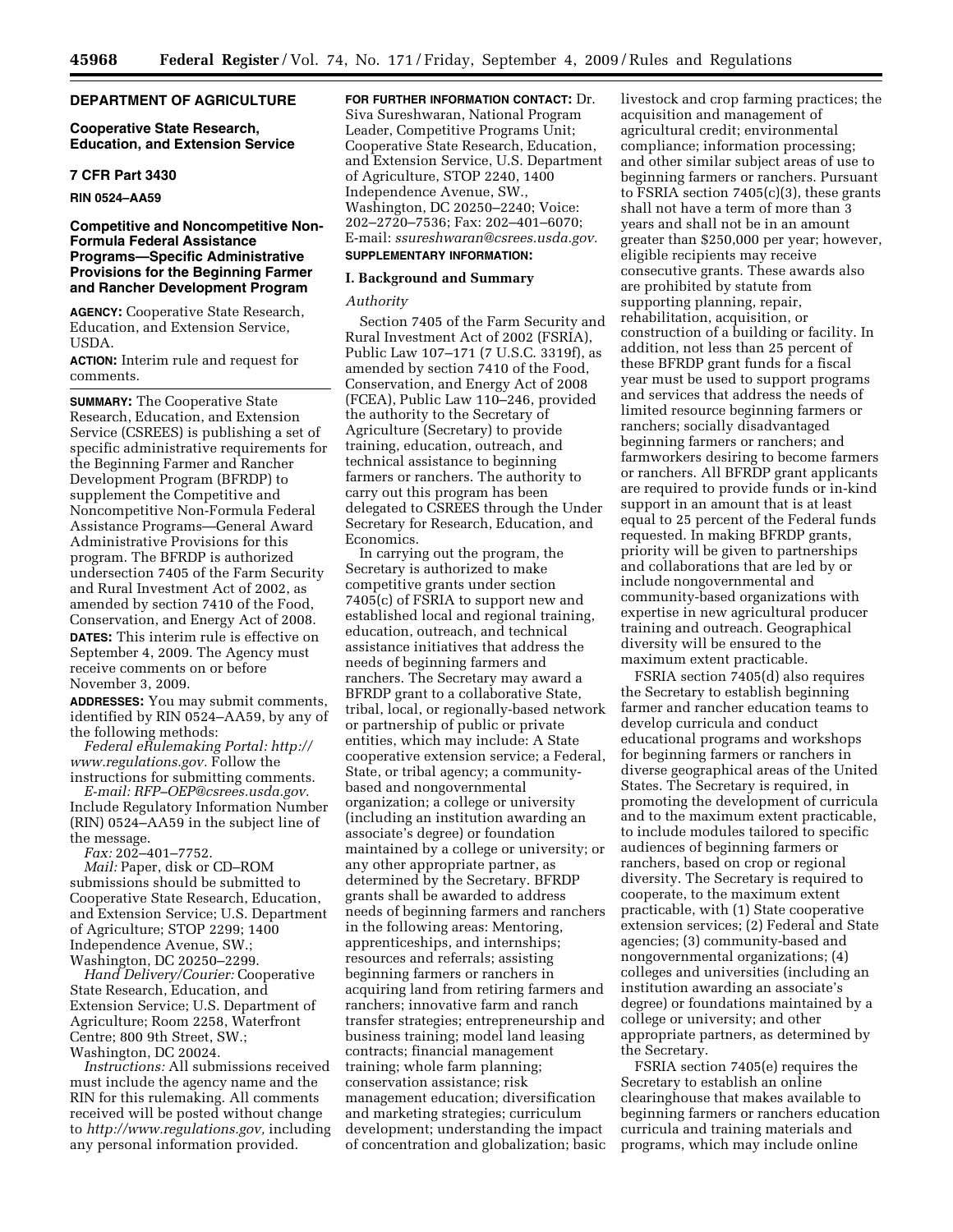courses for direct use by beginning farmers or ranchers.

For fiscal year (FY) 2009, \$18 million has been made available for the BFRDP, including administrative costs.

#### *Organization of 7 CFR Part 3430*

A primary function of CSREES is the fair, effective, and efficient administration of Federal assistance programs implementing agricultural research, education, and extension programs. As noted above, CSREES has been delegated the authority to administer this program and will be issuing Federal assistance awards for funding made available for this program; and thus, awards made under this authority will be subject to the Agency's assistance regulations at 7 CFR part 3430, Competitive and Noncompetitive Non-formula Federal Assistance Programs—General Award Administrative Provisions. The Agency's development and publication of these regulations for its non-formula Federal assistance programs serve to enhance its accountability and to standardize procedures across the Federal assistance programs it administers while providing transparency to the public. CSREES published 7 CFR part 3430 with subparts A through F as an interim rule on August 1, 2008 [73 FR 44897–44909], and as a final rule September 4, 2009. These regulations apply to all Federal assistance programs administered by CSREES except for the formula grant programs identified in 7 CFR 3430.1(f), the Small Business Innovation Research programs with implementing regulations at 7 CFR part 3403 and the Veterinary Medicine Loan Repayment Program (VMLRP) authorized under section 1415A of the National Agricultural Research, Extension, and Teaching Policy Act of 1977 (NARETPA).

CSREES organized the regulation as follows: Subparts A through E provide administrative provisions for all competitive and noncompetitive nonformula Federal assistance awards. Subparts F and thereafter apply to specific CSREES programs.

CSREES is, to the extent practical, using the following subpart template for each program authority: (1) Applicability of regulations, (2) purpose, (3) definitions (those in addition to or different from § 3430.2), (4) eligibility, (5) project types and priorities, (6) funding restrictions, and (7) matching requirements. Subparts F and thereafter contain the above seven components in this order. Additional sections may be added for a specific program if there are additional

requirements or a need for additional rules for the program (*e.g.,* additional reporting requirements). Through this rulemaking, CSREES is adding subpart J for the administrative provisions that are specific to the BFRDP.

#### *Solicitation of Stakeholder Input and Development of Subpart J*

CSREES published a **Federal Register**  Notice on September 24, 2008 [73 FR 54987–54988], soliciting written stakeholder input comments through November 14, 2008, on the implementation of the BFRDP, and announcing a public meeting to solicit additional input. This public meeting was held on October 27, 2008, at the Waterfront Centre in Washington, DC. In addition, CSREES conducted listening sessions in Cherry Hill, New Jersey, on October 6, 2008; Houston, Texas, on October 6, 2008; and Little Rock, Arkansas, on October 22, 2008; and Webinars on October 28, 2008, and October 30, 2008. Information on the solicitation of stakeholder input is available at *http://www.csrees.usda.gov/ nea/ag*\_*systems/in*\_*focus/ smallfarm*\_*if*\_*bfrdp.html.* All stakeholder input received has been made available at *http:// www.regulations.gov* under CSREES\_FRDOC\_0001.

Approximately 50 people attended the public meeting on October 27, 2008, from several community-based and nongovernmental organizations (*e.g.,*  Land Stewardship Project, Sustainable Agriculture Coalition, California Farm Link, New American Sustainable Agriculture Project, Rural Coalition, American Farm Bureau, and Center for Rural Affairs); professional organizations (*e.g.,* Future Farmers of America (FFA), National Association of State Universities and Land-Grant Colleges (NASULGC), and American Forest Foundation), colleges and universities (*e.g.,* Iowa State University), State and Federal Agencies (USDA Office of Small Farm Coordination and Pennsylvania Department of Agriculture), farms and small businesses (*e.g.,* Simple Gifts Farm and Custom Ag Solutions), and others.

To provide more opportunities for interested stakeholders to participate, internet based Webinars were held on October 28, 2008, and October 30, 2008. CSREES also received several stakeholder comments through the advertised call-in number, fax, and email. CSREES considered all the stakeholder input received from the public meeting, Webinars, as well as other written comments in developing the RFA for this program.

Based on stakeholder input, farm safety, forestry and range management, and organic and peri-urban farming are added to the list of priorities in FY 2009. As recommended by stakeholders, evaluation criteria include emphasis on past experience in providing education, training, and mentoring to beginning farmers and ranchers; direct interaction with farmers; and definition of target audience. As requested by the stakeholders, interaction with FFA and other young farmer groups and the Secretary's Advisory Group on Beginning Farmers and Ranchers is encouraged. Following the legislation and stakeholder recommendations, priority will be given to projects that are led by or include community-based organizations and/or nongovernmental organizations. In addition, there will be an ongoing process in evaluating and implementing suggestions made by stakeholders into the BFRDP program and ongoing stakeholder input will be encouraged and opportunities provided as the program moves forward.

In subpart J of 7 CFR part 3430, CSREES is adding sections on applicability of the regulations, purpose, definitions, eligibility, project types and priorities, funding restrictions, matching requirements, stakeholder input, review criteria, and other considerations. Under § 3430.602, CSREES is adding the definitions of ''beginning farmer or rancher," "clearinghouse," and "limited resource beginning farmers or ranchers.'' Under § 3430.604, CSREES clarifies the type of projects that may be funded under this authority: standard BFRDP projects and other BFRDP projects. The legislative requirements of standard BFRDP projects are found under FSRIA section 7405(c), and the legislative requirements for other BFRDP projects are found under sections 7405(d) and (e). Standard BFRDP projects are limited to 3 years and may not exceed \$250,000 per year; whereas, other BFRDP projects are limited to 5 years pursuant to section 1472 of NARETPA (7 U.S.C. 3318). Also, other BFRDP projects are not subject to the \$250,000 per year limitation. Section 3430.605 on funding restrictions clarifies that indirect cost costs are allowed, subject to § 3430.54. Section 3430.606 on matching requirements states that the matching requirements apply to both standard BFRDP projects and other BFRDP projects authorized in subsections (c), (d), and (e) of FSRIA section 7405, and that the matching requirements cannot be waived. Section 3430.606 also provides that the use of indirect costs as in-kind matching contributions is subject to § 3430.52.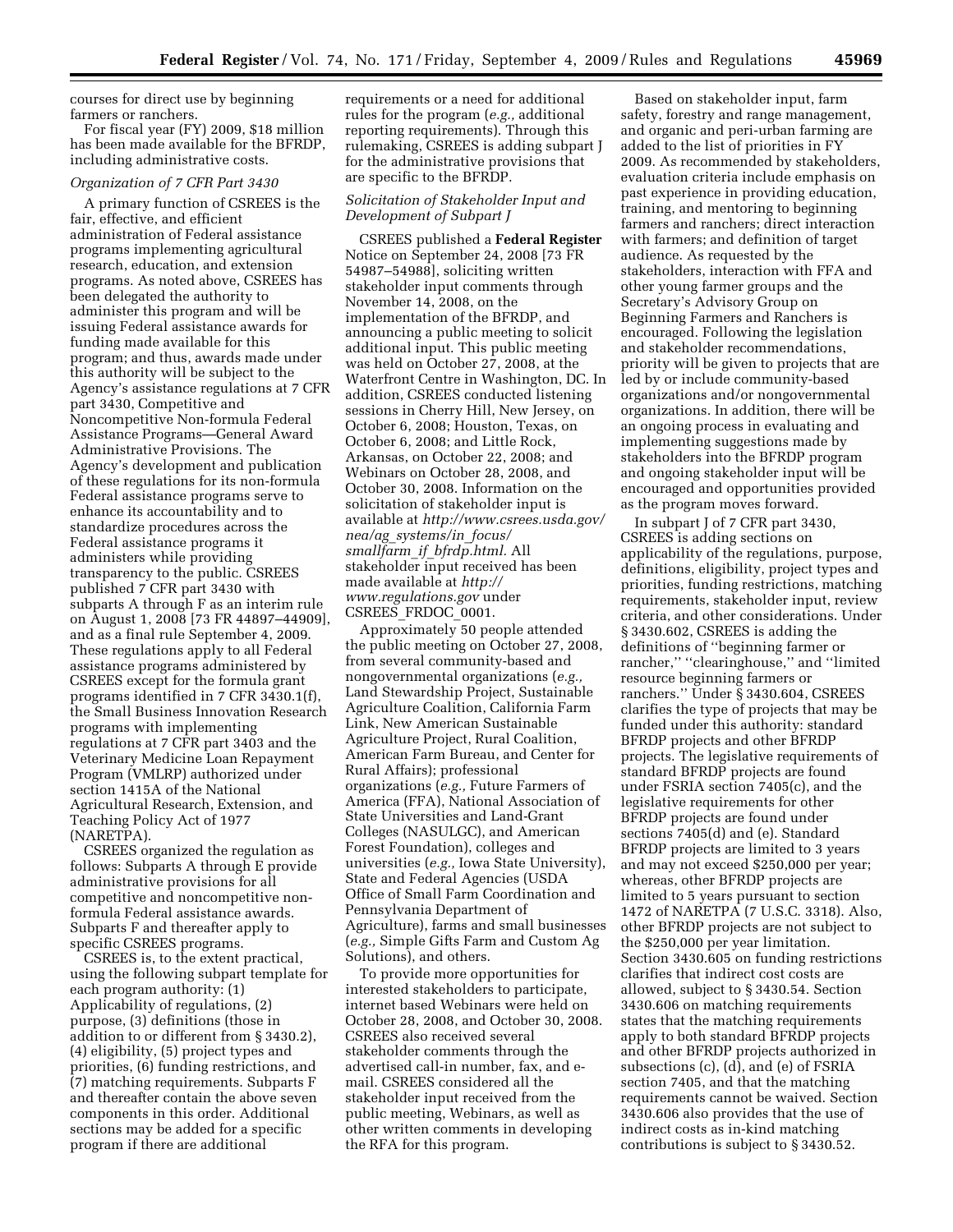#### *Timeline for Implementing Regulations*

CSREES is publishing this rule as interim with a 60-day comment period and anticipates a final rule by December 31, 2009. However, in the interim, these regulations apply to the BFRDP.

#### **II. Administrative Requirements for the Proposed Rulemaking**

#### *Executive Order 12866*

This action has been determined to be not significant for purposes of Executive Order 12866, and therefore, has not been formally reviewed by the Office of Management and Budget. This interim rule will not create a serious inconsistency or otherwise interfere with an action taken or planned by another agency; nor will it materially alter the budgetary impact of entitlements, grants, user fees, or loan programs; nor will it have an annual effect on the economy of \$100 million or more; nor will it adversely affect the economy, a sector of the economy, productivity, competition, jobs, the environment, public health or safety, or State, local or tribal governments or communities in a material way. Furthermore, it does not raise a novel legal or policy issue arising out of legal mandates, the President's priorities or principles set forth in the Executive Order.

#### *Regulatory Flexibility Act of 1980*

This interim rule has been reviewed in accordance with The Regulatory Flexibility Act of 1980, as amended by the Small Business Regulatory Enforcement Fairness Act of 1996, 5 U.S.C. 601–612. The Department concluded that the rule will not have a significant economic impact on a substantial number of small entities. The rule does not involve regulatory and informational requirements regarding businesses, organizations, and governmental jurisdictions subject to regulation.

#### *Paperwork Reduction Act (PRA)*

The Department certifies that this interim rule has been assessed in accordance with the requirements of the Paperwork Reduction Act, 44 U.S.C. 3501 *et seq.* (PRA). The Department concludes that this interim rule does not impose any new information requirements; however, the burden estimates will increase for existing approved information collections associated with this rule due to additional applicants. These estimates will be provided to OMB. In addition to the SF–424 form families (*i.e.,* Research and Related and Mandatory), SF–272, Federal Cash Transactions Report, SF–

269, Financial Status Reports, and SF– 425, Federal Financial Reports; CSREES has three currently approved OMB information collections associated with this rulemaking: OMB Information Collection No. 0524–0042, CSREES Current Research Information System (CRIS); No. 0524–0041, CSREES Application Review Process; and No. 0524–0026, Assurance of Compliance with the Department of Agriculture Regulations Assuring Civil Rights Compliance and Organizational Information.

#### *Catalog of Federal Domestic Assistance*

This interim regulation applies to the Federal assistance program administered by CSREES under the Catalog for Federal Domestic Assistance (CFDA) No. 10.311, Beginning Farmer and Rancher Development Program.

#### *Unfunded Mandates Reform Act of 1995 and Executive Order 13132*

The Department has reviewed this interim rule in accordance with the requirements of Executive Order No. 13132 and the Unfunded Mandates Reform Act of 1995, 2 U.S.C. 1501 *et seq.,* and has found no potential or substantial direct effects on the States, on the relationship between the national government and the States, or on the distribution of power and responsibilities among the various levels of government. As there is no Federal mandate contained herein that could result in increased expenditures by State, local, or tribal governments, or by the private sector, the Department has not prepared a budgetary impact statement.

#### *Executive Order 13175: Consultation and Coordination With Indian Tribal Governments*

The Department has reviewed this interim rule in accordance with Executive Order 13175, and has determined that it does not have ''tribal implications.'' The interim rule does not ''have substantial direct effects on one or more Indian tribes, on the relationship between the Federal Government and Indian tribes, or on the distribution of power and responsibilities between the Federal Government and Indian tribes.''

#### *Clarity of This Regulation*

Executive Order 12866 and the President's Memorandum of June 1, 1998, require each agency to write all rules in plain language. The Department invites comments on how to make this interim rule easier to understand.

#### **List of Subjects in 7 CFR Part 3430**

Administrative practice and procedure, Agricultural research, Education, Extension, Federal assistance.

■ Accordingly, Title 7 of the Code of Federal Regulations is amended as set forth below:

#### **PART 3430—COMPETITIVE AND NONCOMPETITIVE NON-FORMULA FEDERAL ASSISTANCE PROGRAMS— GENERAL AWARD ADMINISTRATIVE PROVSIONS**

■ 1. The authority for part 3430 continues to read as follows:

**Authority:** 7 U.S.C. 3316; Pub. L. 106–107 (31 U.S.C. 6101 note).

■ 2. Add a new subpart J, to read as follows:

#### **Subpart J—Beginning Farmer and Rancher Development Program**

Sec.<br>3430.600 3430.600 Applicability of regulations. Purpose. 3430.602 Definitions. 3430.603 Eligibility. 3430.604 Project types and priorities. Funding restrictions. 3430.606 Matching requirements.<br>3430.607 Stakeholder input. Stakeholder input. 3430.608 Review criteria. Other considerations.

#### **Subpart J—Beginning Farmer and Rancher Development Program**

#### **§ 3430.600 Applicability of regulations.**

The regulations in this subpart apply to the program authorized under section 7405 of the Farm Security and Rural Investment Act of 2002 (7 U.S.C. 3319f).

#### **§ 3430.601 Purpose.**

The purpose of the Beginning Farmer and Rancher Development Program (BFRDP) is to establish a beginning farmer and rancher development program that provides local and regional training, education, outreach, and technical assistance initiatives for beginning farmers and ranchers.

#### **§ 3430.602 Definitions.**

The definitions applicable to the program under this subpart include:

*Beginning farmer or rancher* means a person that has not operated a farm or ranch or has operated a farm or ranch for not more than 10 years, and meets such other criteria as the Secretary may establish.

*Clearinghouse* means an online repository that will make available to beginning farmers or ranchers education curricula and training materials and programs, and which may include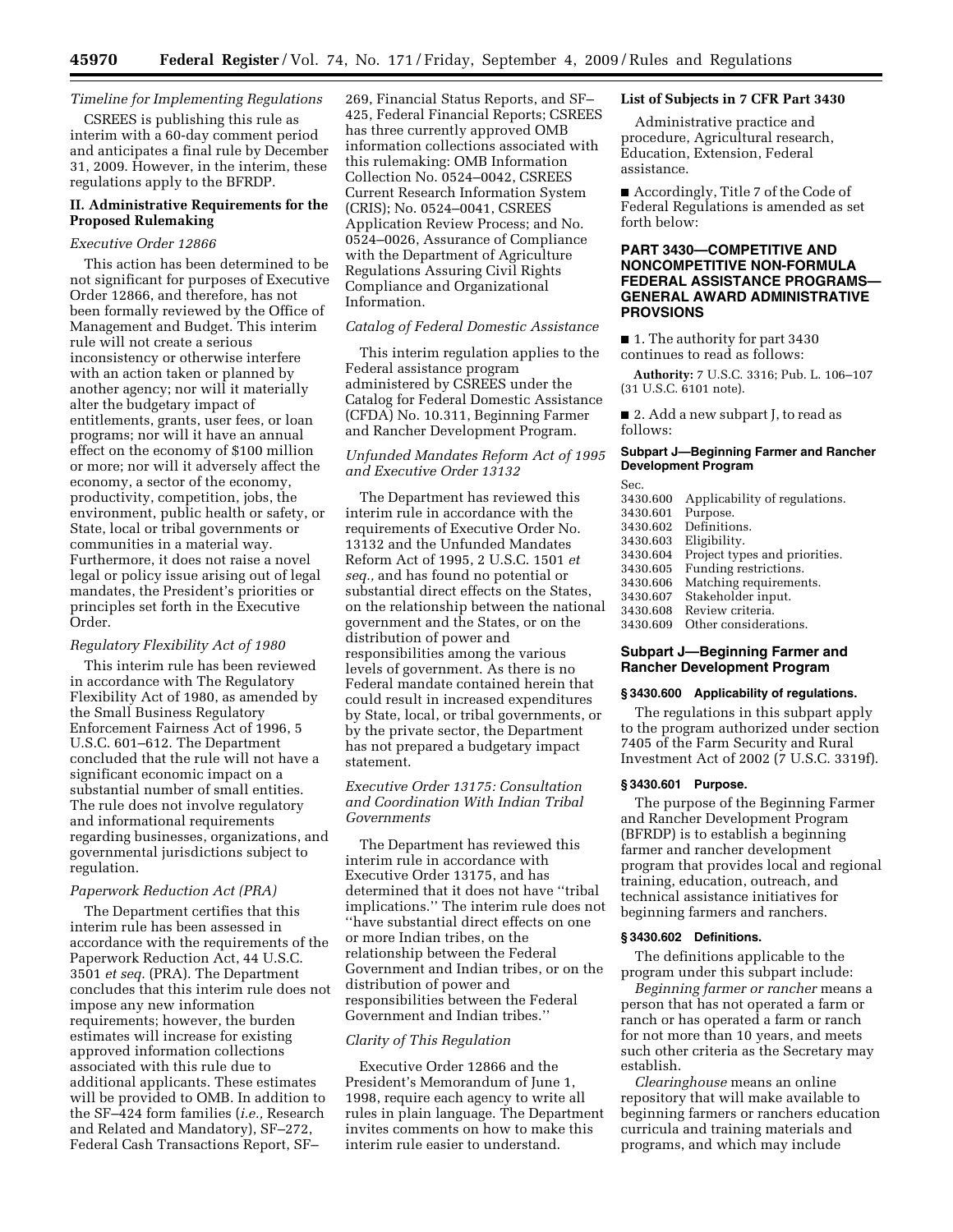online courses for direct use by beginning farmers or ranchers.

*Limited resource beginning farmers or ranchers* means beginning farmers or ranchers who have: (1) direct or indirect gross farm sales not more than the sales amount established by the USDA Natural Resources Conservation Service (NRCS) in each of the previous two years (in current dollars, adjusted for inflation each year, based on the October 2002 Prices Paid by Farmer Index compiled and updated annually by the USDA National Agricultural Statistics Service (NASS), and (2) a total household income at or below the National Poverty Level for a family of four or less than 50 percent of county median household income in each of the previous 2 years as determined by the U.S. Department of Health and Human Services (DHHS), using the Census Poverty Data.

#### **§ 3430.603 Eligibility.**

To be eligible to receive an award under this subpart, the recipient shall be a collaborative State, tribal, local, or regionally-based network or partnership of public or private entities, including:

(a) A State cooperative extension service;

(b) A Federal, State, or tribal agency; (c) A community-based and nongovernmental organization;

(d) A college or university (including a junior college offering an associate's degree) or foundation maintained by a college or university;

(e) A private for-profit organization; or (f) Any other appropriate partner, as determined by the Secretary.

#### **§ 3430.604 Project types and priorities.**

(a) *Standard BFRDP projects.* For standard BFRDP projects, competitive grants will be awarded to support programs and services, as appropriate, relating to the following focus areas and activities:

(1) Mentoring, apprenticeships, and internships.

(2) Resources and referral.

(3) Assisting beginning farmers or ranchers in acquiring land from retiring farmers and ranchers.

(4) Innovative farm and ranch transfer strategies.

(5) Entrepreneurship and business training.

(6) Model land leasing contracts.

(7) Financial management training.

(8) Whole farm planning.

(9) New and emerging issues, facing farmers and ranchers, including climate change and changing world markets.

(10) Conservation assistance.

(11) Risk management education.

(12) Diversification and marketing strategies.

(l3) Curriculum development. (14) Understanding the impact of concentration and globalization.

(15) Basic livestock and crop farming practices, forestry and range management.

(16) Acquisition and management of agricultural credit.

- (17) Environmental compliance.
- (18) Information processing.

(19) Other similar subject areas of use to beginning farmers or ranchers.

CSREES may include additional activities or focus areas that further address the critical needs of beginning farmers and ranchers as defined in this subpart. Some of these activities or focus areas may be identified by stakeholder groups or by CSREES in response to emerging critical needs of the Nation's farmers and ranchers.

(b) *Other BFRDP Projects.* In addition to the competitive grants made under paragraph (a) of this section, competitive awards (grants or cooperative agreements) will be made:

(1) to establish beginner farmer and rancher educational enhancement projects that develop curricula and conduct educational programs and workshops for beginning farmers or ranchers in diverse geographical areas of the Unites States; and

(2) to establish and maintain an online clearinghouse.

#### **§ 3430.605 Funding restrictions.**

(a) *Facility costs.* Funds made available under this subpart shall not be used for the planning, repair, rehabilitation, acquisition, or construction of a building or facility.

(b) *Indirect costs.* Subject to § 3430.5460, indirect costs are allowable.

(c) *Participation by other farmers and ranchers.* Projects may allow farmers and ranchers who are not beginning farmers and ranchers to participate in the programs funded under this subpart if their participation is appropriate and will not detract from the primary purpose of educating beginning farmers and ranchers as defined under this subpart.

#### **§ 3430.606 Matching requirements.**

(a) *Requirement.* Awardees are required to provide a match in the form of cash or in-kind contributions in an amount at least equal to 25 percent of the Federal funds provided by the award. The matching funds must be from non-Federal sources except when authorized by statute. The matching requirements under this subpart cannot be waived.

(b) *Indirect costs.* Use of indirect costs as in-kind matching contributions is subject to § 3430.52.

#### **§ 3430.607 Stakeholder input.**

CSREES shall seek and obtain stakeholder input through a variety of forums (*e.g.,* public meetings, request for input and/or via Web site), as well as through a notice in the **Federal Register**, from the following entities:

(a) Beginning farmers and ranchers.

(b) National, State, tribal, and local organizations, community-based organizations, and other persons with expertise in operating beginning farmer and rancher programs.

(c) The Advisory Committee on Beginning Farmers and Ranchers established under section 5 of the Agricultural Credit Improvement Act of 1992 (7 U.S.C. 1929 note; Pub. L. 102– 554).

#### **§ 3430.608 Review criteria.**

(a) *Evaluation criteria.* CSREES shall evaluate project proposals according to the following factors:

- (1) Relevancy.
- (2) Technical merit.
- (3) Achievability.

(4) The expertise and track record of one or more applicants.

(5) The adequacy of plans for the participatory evaluation process, outcome-based reporting, and the communication of findings and results beyond the immediate target audience.

(6) Other appropriate factors, as determined by the Secretary.

(b) *Partnership and collaboration.* In making awards under this subpart, CSREES shall give priority to partnerships and collaborations that are led by or include nongovernmental and community-based organizations with expertise in new agricultural producer training and outreach.

(c) *Regional balance.* In making awards under this subpart, CSREES shall, to the maximum extent practicable, ensure geographical diversity.

#### **§ 3430.609 Other considerations.**

(a) *Set aside.* Each fiscal year, CSREES shall set aside at least 25 percent of the funds used to support the standard BFRDP projects under this subpart to support programs and services that address the needs of the following groups:

(1) Limited resource beginning farmers or ranchers (as defined in § 3430.602)

(2) Socially disadvantaged beginning farmers or ranchers (as defined in section 355(e) of the Consolidated Farm and Rural Development Act (7 U.S.C. 2003(e)).

(3) Farmworkers desiring to become farmers or ranchers.

(b) *Consecutive awards.* An eligible recipient may receive a consecutive